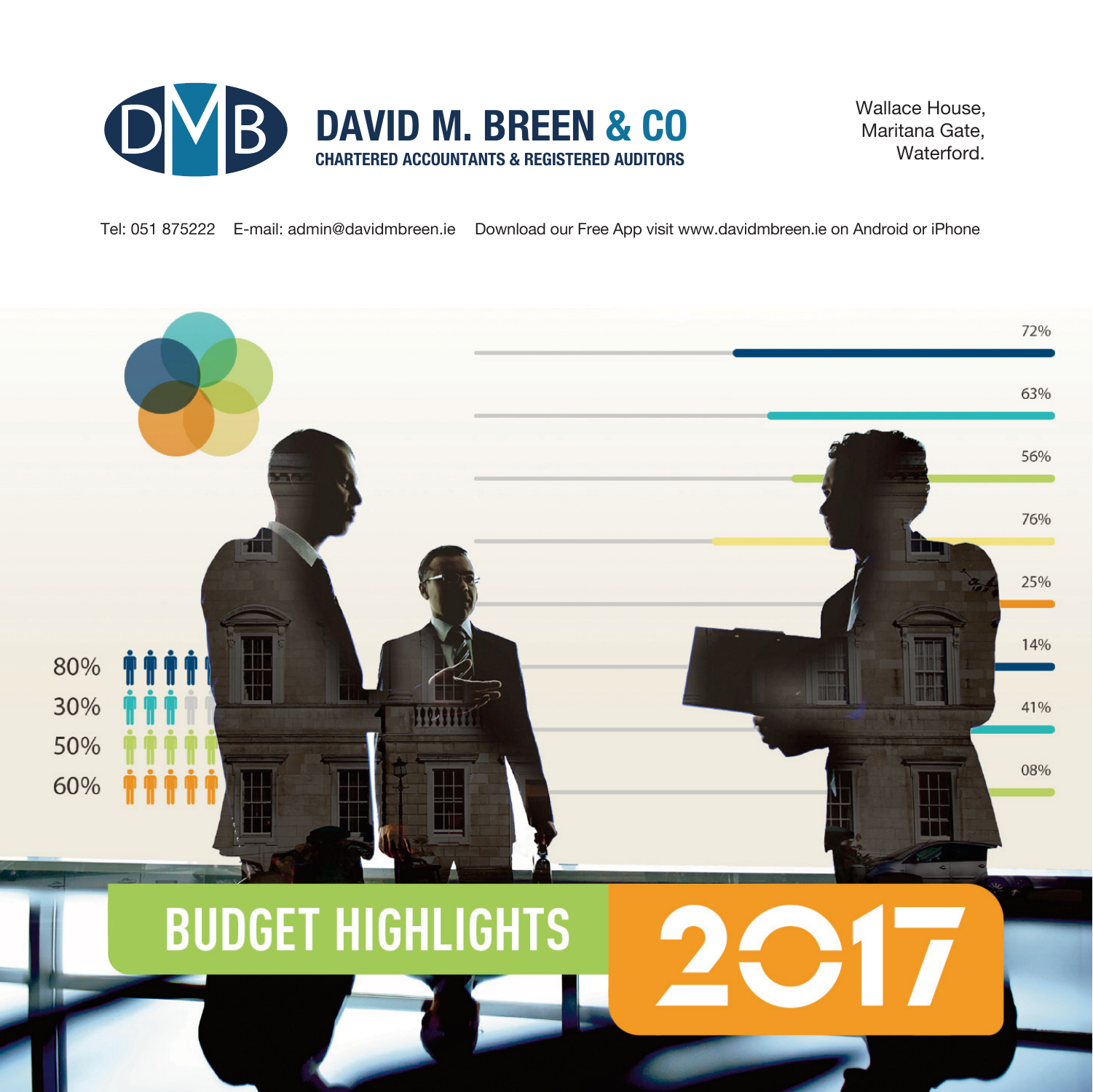# PERSONAL TAX

### **INCOME TAX**

- There were no changes to the Income Tax rates.
- The exemption limits, tax credits and standard rate bands applicable for the tax year 2017 are set out in detail under the Personal Tax Facts section.
- A number of changes have been made to the rates and bands for USC which are set out in detail under the Personal Tax Facts section.
- Medical card holders and individuals aged 70 years and over whose aggregate net income is less than €60,000 will pay a maximum USC rate of 2.5 %.

### **EARNED INCOME CREDIT**

• The Minister has increased by €400 the Earned Income Credit to €950 which is available to taxpayers earning selfemployed, trading or professional income and for business owners/managers who are ineligible for a PAYE credit on their salary income.

### **HELP- TO- BUY SCHEME**

- A new Help-to-Buy scheme is introduced for first time buyers. This will provide a rebate of Income Tax paid over the previous 4 tax years to a maximum of 5% of the purchase price of a new built home up to the value of €400,000. Pro rata rates will apply to lower priced houses. A full rebate calculated on €400,000 will also apply to houses between €400,000 and €600,000. No rebate will be paid on new house purchases in excess of €600,000.
- To qualify the property must be a new build and applicants must take out a mortgage of a least 80% of the purchase price. The scheme will run until the end of 2019.

### **HOME RENOVATION INCENTIVE**

• The Home Renovation Incentive is being extended to 31 December 2018.

### **RENT-A-ROOM RELIEF**

• The threshold for exempt income under the Rent-a-Room relief is being increased to €14,000 per annum from 1 January 2017.

### **INTEREST RELIEF – LANDLORDS**

• The interest deductibility available for qualifying interest payments on monies borrowed to purchase, improve, repair residential rented property is being increased from 75% to 80%. This measure will apply to both new and existing mortgages. It is the Minister's intention to increase this by 5% per annum until the full 100% deductibility is restored.

### **LIVING CITY INITIATIVE**

- The scope of the initiative is expanded as follows;
	- $\bullet$  to include landlords.
	- $\bullet$  to remove the cap on the maximum floor size,
	- $\bullet$  to remove the requirement that the property had been previously used as a dwelling,
	- $\bullet$  to reduce the minimum amount of expenditure needed to qualify.

### **DIRT**

• The rate of DIRT will be decreased by 2% each year for the next 4 years until it reaches 33%. The rate for 2017 will be 39%.

### **SPECIAL ASSIGNEE RELIEF PROGRAMME**

• SARP has been extended for a further 3 years until the end of 2020.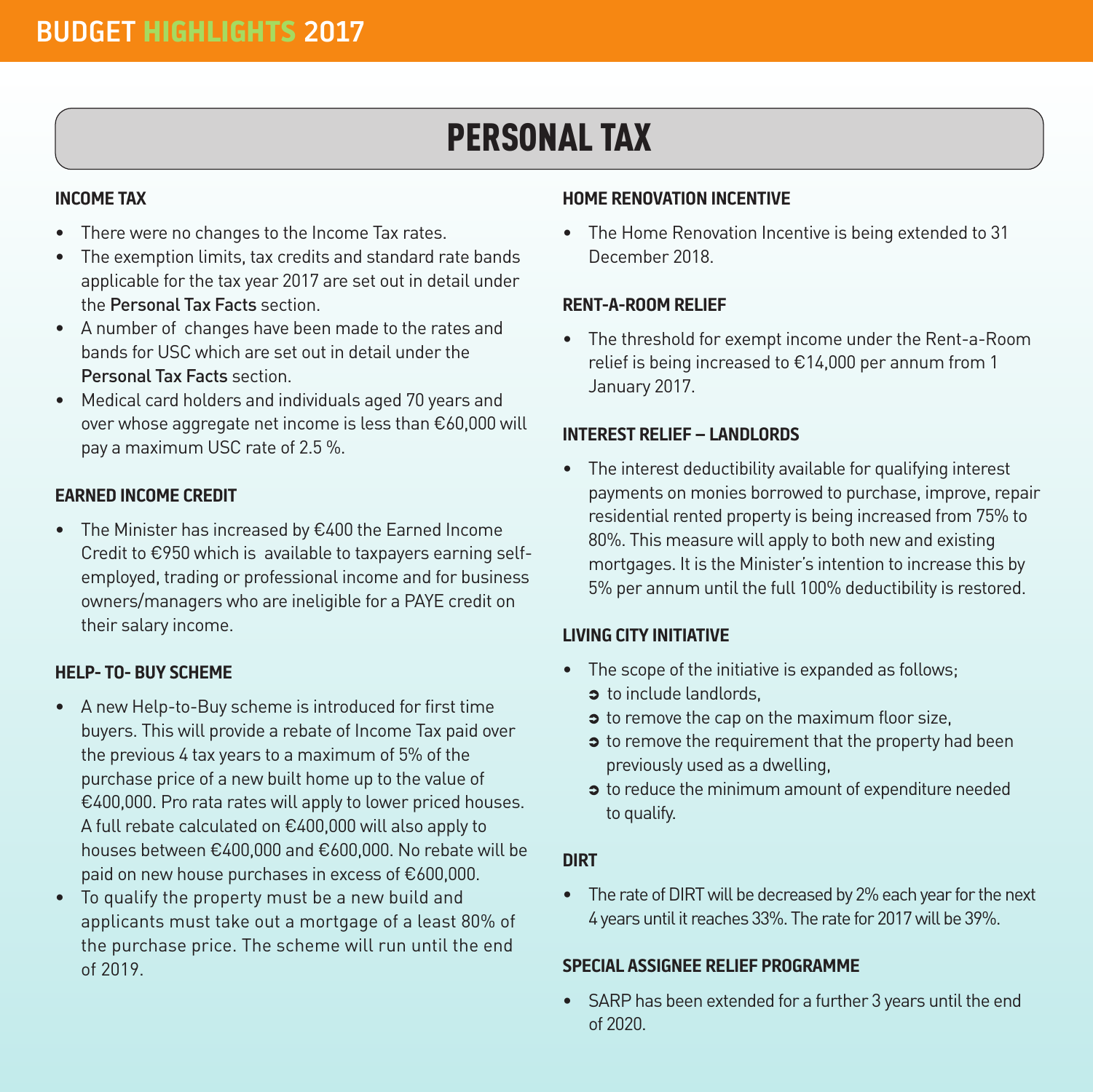# BUSINESS TAX

### **CORPORATIONTAX RATE**

• The Minister reiterated in his Budget speech that the 12.5% Corporation Tax rate will remain in place.

#### **VAT**

• The 9% VAT rate on tourism related activities is retained.

### **FISHING SECTOR**

• A new Income Tax credit of €1,270 is being introduced for fishers. This credit will shelter income of €6,350 which is the equivalent value of the seafarers exemption. To qualify fishers must have fished for a least 80 days in a tax year for wild fish or wild shellfish.

### **ENERGY EFFICIENT EQUIPMENT**

• This scheme of accelerated capital allowances for energy efficient equipment is being extended and made available to sole traders and non-corporates.

#### **FOREIGN EARNINGS DEDUCTION**

• The Foreign Earnings Deduction is being extended to the end of 2020. Qualifying countries extended to include Columbia and Pakistan. The minimum number of days required to be spent abroad is also being reduced from 40 to 30.

#### **HIGHEARNERS RESTRICTION**

• The Minister in his speech did not extend the exclusion from the High Earners Restriction for investments in the Employment Investment Incentive Scheme. The exclusion is due to cease on 31 December 2016.

### **START YOUR OWNBUSINESS RELIEF**

• The Start Your Own Business relief has been extended for a further 2 years until the end of 2018.

### FARMER TAXATION

### **INCOME AVERAGING STEP OUT**

• The income averaging regime allows farmers taxable profits to be averaged over a 5 year period. This is being amended to allow an "opt-out" in a single year of unexpectedly poor income. This may be availed of for the 2016 tax year.

### **FARMERS FLAT RATE**

• The farmers flat rate addition will be increased from 5.2% to 5.4% with effect from 1 January 2017.

### **FARMERS RESTRUCTING RELIEF**

• The farmers restructuring relief has been extended to 31 December 2019. The terms of the relief are unchanged.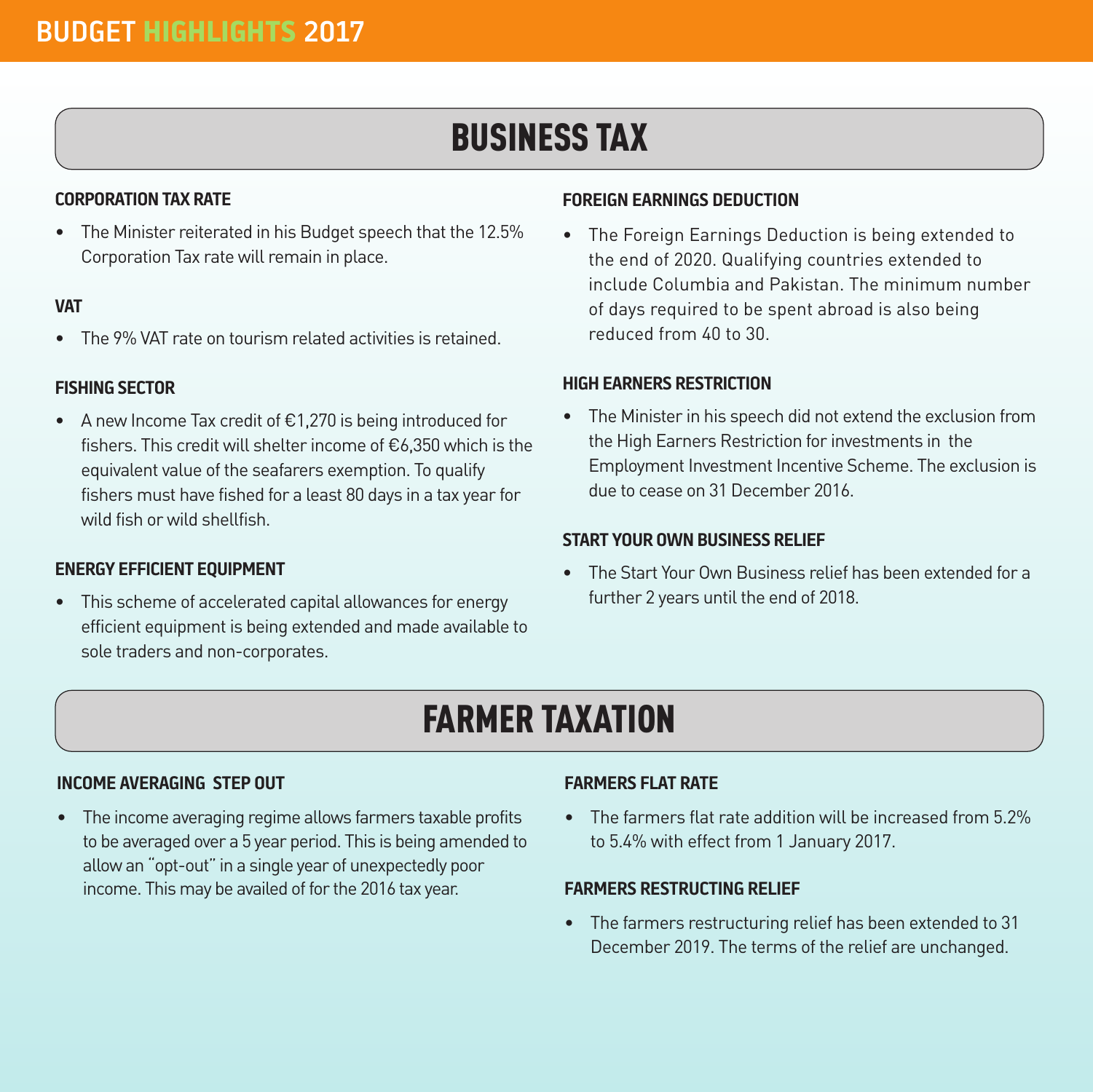### CAPITAL TAXES

### **CAPITAL GAINS TAX**

• No change to the standard rate of 33% was announced in the Budget speech.

### **ENTREPRENEUR RELIEF**

• The reduced rate of 20% Capital Gains Tax is being further reduced to 10%. This will apply to disposals in whole or part of a business up to an overall limit of €1 million.

### **CAPITAL ACQUISITIONS TAX**

- No change to the rate of Capital Acquisitions Tax was announced in the Budget speech.
- The current group A tax free threshold which applies primarily to gifts and inheritances from parents to their children is being increased from €280,000 to €310,000.
- The group B and C thresholds are being increased. The revised thresholds are set out in the table;

| <b>GROUP</b>                       | 2017     | 2016     |
|------------------------------------|----------|----------|
| A - Parent to Child                | €310,000 | €280,000 |
| <b>B</b> - Between Related Persons | €32,500  | €30,150  |
| C - Between Non-Related Persons    | €16,250  | €15,075  |

### **RAISED BOG RESTORATION INCENTIVE SCHEME**

• Payments under the above scheme to relevant owners and rights holders will be exempt from Capital Gains Tax.

### **MISCELLANEOUS**

### **EXCISE DUTIES**

- The excise duty on a packet of 20 cigarettes is increasing by 50c. with a pro rata increase on other tobacco products. This will come into effect from midnight on 11 October 2016.
- There were no other excise changes to the old reliables, e.g. alcohol, diesel, petrol, motor tax etc.

### **VEHICLE REGISTRATION TAX**

- VRT reliefs available on the purchase of hybrid electric vehicles and plug-in hybrid electric vehicles are being extended to 31 December 2018.
- VRT reliefs on electric vehicles and electric motorcycles are being extended to 31 December 2021.

### **MICROBREWERIES**

• The special relief reducing the standard rate of Alcohol Products Tax by 50% on beers produced in microbreweries is being extended to breweries that produce up to 40,000 hectolitres per annum.

### **ANTI-AVOIDANCE MEASURES**

• The Minister indicated in his Budget speech that he will publish anti-avoidance measures in the Finance Bill in relation to financial services property funds and tax defaulters who have availed of offshore structures.

### **SBCI FARMERS FUND**

• A new loan fund in conjunction with the Strategic Banking Corporation of Ireland providing low cost loans at below 3% per annum is to be introduced. These loans will be highly flexible to enable farmers to improve the management of their cash flow and reduce the cost of their short term borrowings.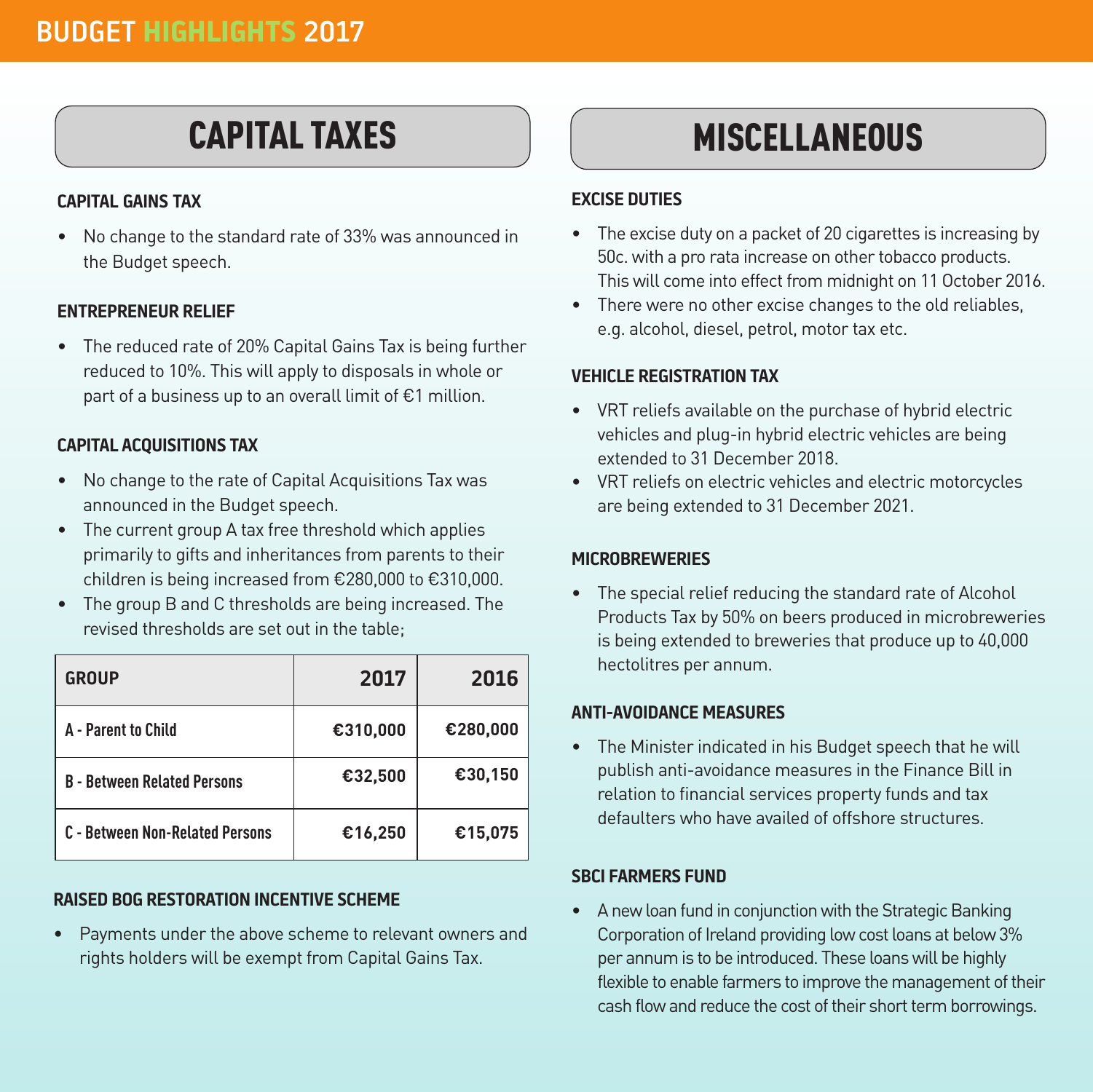# TAX CREDITS FOR TAX YEAR 2017

|                                   | 2017  | 2016  |                            | 2017  | 2016  |
|-----------------------------------|-------|-------|----------------------------|-------|-------|
|                                   | €     | €     |                            | €     | €     |
| <b>PERSONAL</b>                   |       |       |                            |       |       |
| Single                            | 1,650 | 1,650 | <b>INCAPACITATED CHILD</b> | 3,300 | 3,300 |
| Married                           | 3,300 | 3,300 |                            |       |       |
| <b>Widowed Person</b>             | 2,190 | 2,190 | <b>DEPENDANT RELATIVE</b>  | 70    | 70    |
| Single Person Child Carer         | 1,650 | 1,650 |                            |       |       |
| Home Carer Credit                 | 1,100 | 1,000 | <b>BLIND PERSON</b>        |       |       |
|                                   |       |       | Single / Married           | 1,650 | 1,650 |
|                                   |       |       | Married (both blind)       | 3,300 | 3,300 |
| Earned Income Credit*             | 950   | 550   |                            |       |       |
| <b>PAYE</b>                       | 1,650 | 1,650 |                            |       |       |
|                                   |       |       |                            |       |       |
| <b>WIDOWED PARENT BEREAVEMENT</b> |       |       | <b>AGE CREDIT</b>          |       |       |
| Tax Credit year 1                 | 3,600 | 3,600 | Single / Widowed           | 245   | 245   |
| - Tapering to year 5              | 1,800 | 1,800 | Married                    | 490   | 490   |

|                            | 2017<br>€ | 2016<br>€ |
|----------------------------|-----------|-----------|
| <b>INCAPACITATED CHILD</b> | 3,300     | 3,300     |
| <b>DEPENDANT RELATIVE</b>  | 70        | 70        |
| <b>BLIND PERSON</b>        |           |           |
| Single / Married           | 1,650     | 1,650     |
| Married (both blind)       | 3,300     | 3,300     |
|                            |           |           |
|                            |           |           |
| <b>AGE CREDIT</b>          |           |           |
| Single / Widowed           | 245       | 245       |

\* No Earned Income Credit where individual entitled to a PAYE credit.

 **2017 2017**

20% First €37,800 40% Balance 40% Balance

### **SINGLE PERSONS MARRIED PERSONS**

 **(**Two Incomes) 20% First €33,800 20% First €67,600\*\* 40% Balance 40% Balance

**LONE PARENT** (0ne Income)<br>
<sup>1</sup>% First €37.800 20% First €42.800

\*\* Transferable between spouses up to a maximum of €42,800 for any one spouse.

# INCOME TAX RATES **INCOME EXEMPTION LIMITS**

| Single or Widowed                          | 2017<br>€ | 2016<br>€ |
|--------------------------------------------|-----------|-----------|
| 65 years or over                           | 18,000    | 18,000    |
| <b>Married Couples</b><br>65 years or over | 36,000    | 36,000    |